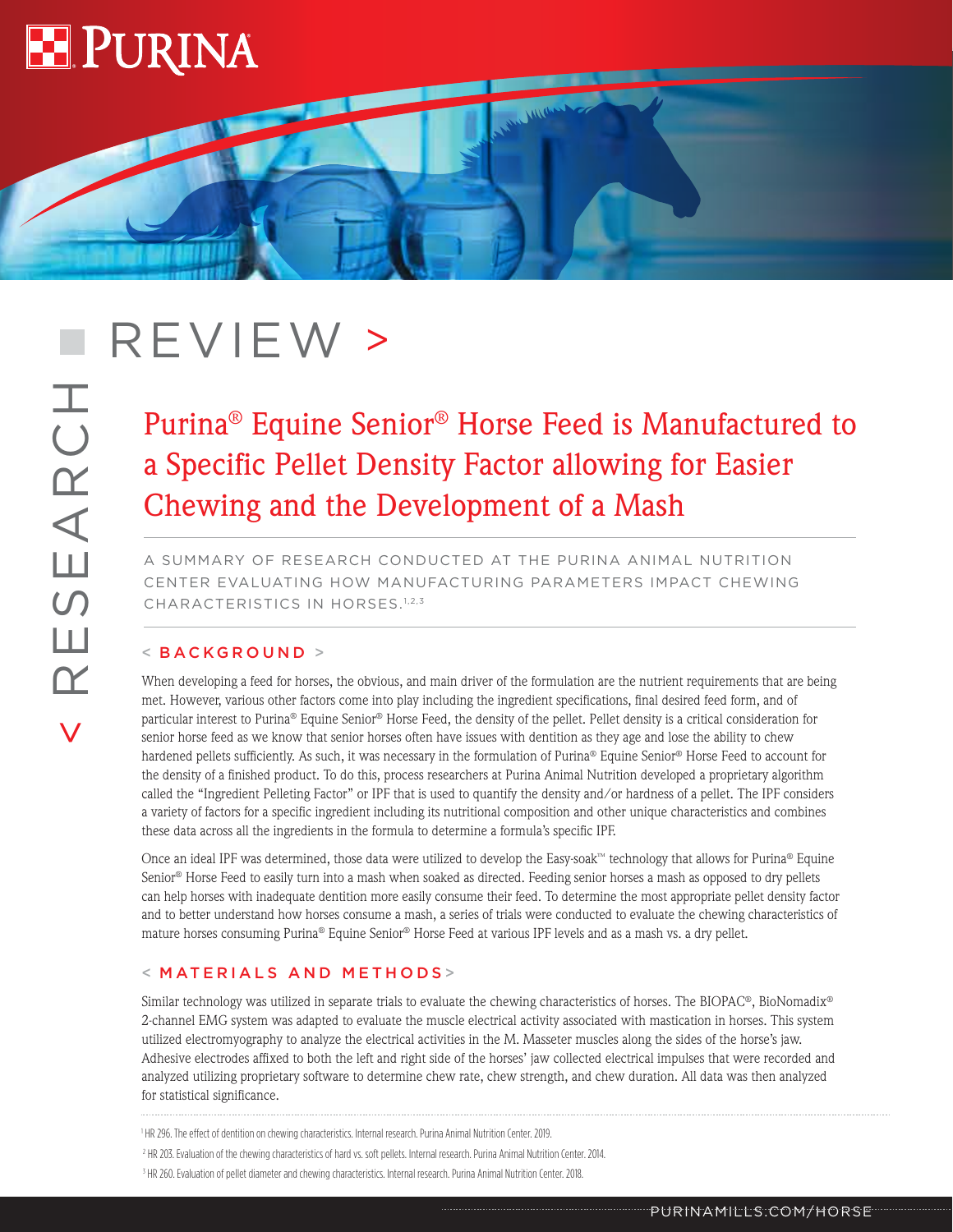**Study 1:** To determine the effect of pellet IPF on chewing characteristics in horses, four mature Quarter horses were utilized in a cross-over trial in which horses were offered two different versions of Purina® Equine Senior® Horse Feed formulated as either a more dense, higher IPF pellet or a less dense, lower IPF pellet. The nutritional and ingredient profiles of both treatments were identical. All horses consumed both treatments. Data were collected at both AM (0700) and PM (1500) feedings for 5 consecutive days per treatment per horse.

**Study 2:** A mix of mature and senior Quarter horse and Thoroughbred horses (n=8; average age=17.2 years) were utilized in a trial to evaluate the chewing characteristics of Purina® Equine Senior® Horse Feed. Prior to the start of the trial, all horses had not had any dental intervention for at least 1 year. Horses underwent an initial dental evaluation by a trained veterinarian to assign a dental score corresponding to the quality of their dentition. Horses were blocked by age and assigned to an initial diet of either Purina® Equine Senior® Horse Feed offered as a dry pellet (4 lb twice daily) or Purina® Equine Senior® Horse Feed offered as a mash. The mash was made by adding 3 quarts of warm (100˚F) water to the 4-lb ration and allowing it soak for 30 min prior to feeding. All concentrate was offered to horses in a 16-in diameter flat-bottom pan at ground level.

In both studies, horses were offered 1.5% BW of mixed grass hay daily split into two feedings following the concentrate consumption period. Data were collected for a 10-minute period during feeding and analyzed via ANOVA for chew amplitude, strength, length, and rate of chewing.

#### $<$  RESULTS  $>$

Horses readily consumed all rations with no instances of choke or esophageal obstruction. Data presented below are means  $\pm$ SEM. All data were analyzed using custom-designed data analysis software. Briefly, each feeding was evaluated individually. Individual chews were identified as changes greater than 0.4 mV that persisted for a 0.2 second period. Once individual chews were identified, data were analyzed for the entire feeding period. **Figure 1** below shows the raw EMG data on top and the corresponding conversion to individual chew analysis below.

#### **Study 1- Ingredient Pelleting Factor (IPF):**

Higher IPF pellets required horses to chew harder, faster, and longer than lower IPF pellets. Chew strength for high IPF pellet was 0.02 mv/sec compared to 0.017 mV/sec for low IPF pellets **(Figure 2;** *P<0.05***)**. Horses chewed high IPF pellets at a rate of 1.81 chews/sec compared to 1.79 chews/sec for low IPF pellets **(Figure 3;** *P<0.05***)**. Chew duration was impacted by pellet IPF with higher IPF pellets eliciting a longer chew at 0.222 sec compared to 0.212 seconds for lower IPF pellets **(Figure 4;** *P<0.05***)**.

#### **Study 2- Mash vs. Dry Pellets:**

Horses produced a longer chew when consuming dry Purina® Equine Senior® horse feed compared to when it was a mash **(Figure 5;** *P<0.05***)**. Additionally, horses required a stronger chew to consume the dry pellet vs. the mash **(Figure 6;** *P<0.0*5**)**. The maximum chew amplitude, or strongest overall chew came when horses were consuming the dry pellet as opposed to the mash **(Figure 7;** *P<0.05***)**. The overall rate of chewing, calculated as chews per second was numerically higher for horses consuming Purina® Equine Senior® Horse Feed as a traditional dry pellet vs. a mash, but was not significantly different, possibly due to the low numbers of horses on the trial and high variability **(Figure 8;** *P>0.05***)**.

#### < CONCLUSIONS AND IMPLICATIONS >

Chewing is an important process in equine digestion. Improper mastication has been linked to inadequate saliva production, failure to reduce particle size sufficiently, and ultimately choke. Feeding horses with aberrant dentition should be focused on producing the optimal chewing characteristics for the feed being offered. The objective of the first trial was to determine the optimal IPF for the manufacturing of Purina® Equine Senior® Horse Feed through the analysis of chewing parameters. These results helped to inform upon the current formulated IPF of Purina® Equine Senior® Horse Feed. In the second study, this formula was utilized to evaluate the chewing characteristics in horses consuming Purina® Equine Senior® as a mash vs. as a dry pellet. The softer, lower IPF pellet resulted in a softer, slower, and shorter chewing pattern than the harder, higher IPF pellet, similar to the results seen when comparing the consumption of the mash vs. the dry pellet. For senior horses, this less rigorous chewing requirement may enable them to more successfully consume their feed.